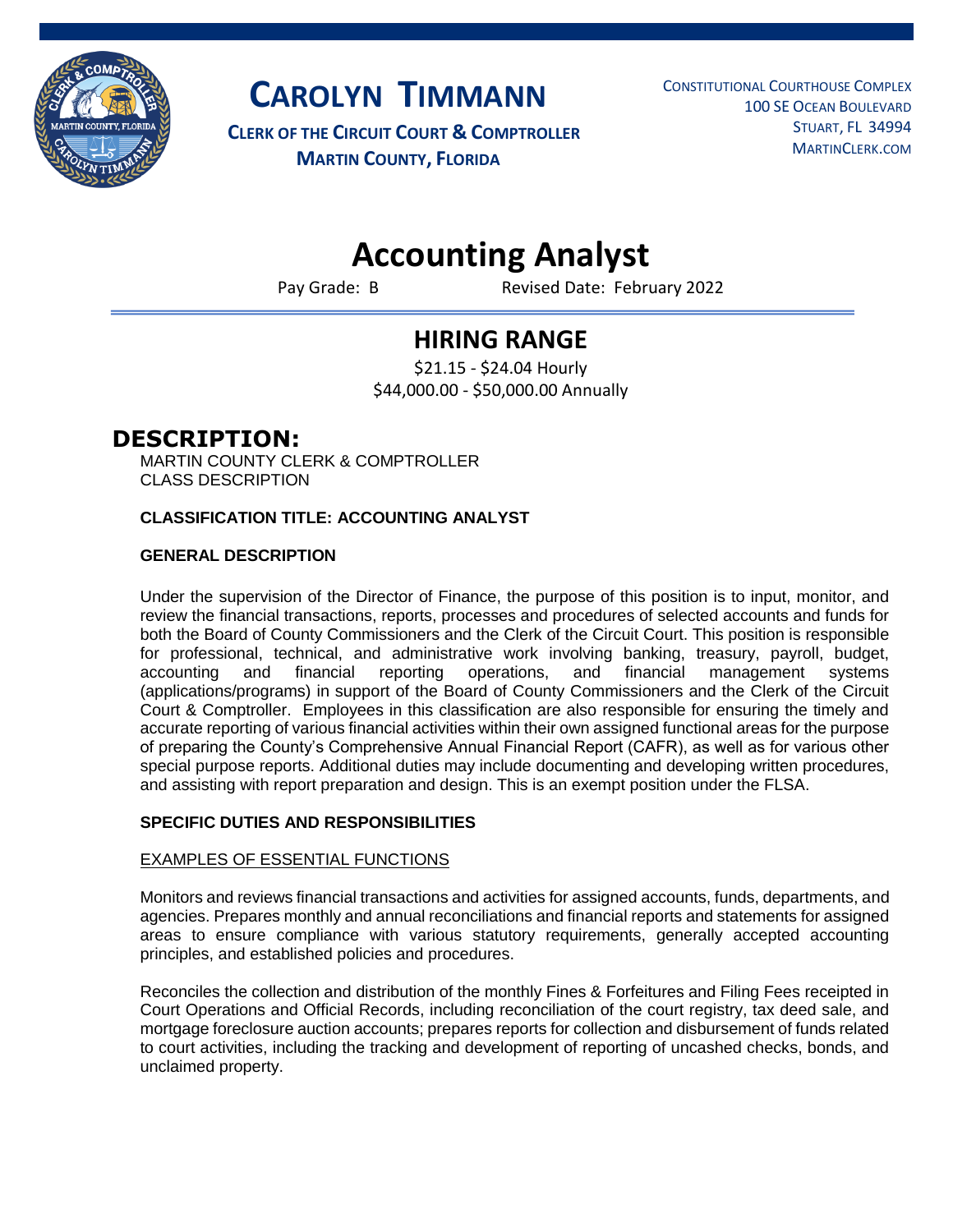Prepares, posts, reviews, and approves journal vouchers, intradepartmental billings, interfund transfers, ACH, and wire transfers.

Prepares and maintains comprehensive files and documentation for assigned accounts and funds; maintains detailed records for performing funds analyses and to assist in preparation of various annual financial and special purpose reports.

Assists in the preparation of the County's Comprehensive Annual Financial Report, other standard annual reports, and various special reports as directed; works collaboratively and provides assistance to both internal and external auditors, i.e., responding to inquiries, providing relevant and requested data.

Assists with the planning, preparation, and coordination of the Clerk of the Circuit Court & Comptroller operating, capital and supplemental budgets for the Board of County Commissioners (BOCC) and for the Clerk of Court Operations Corporation (CCOC) under Article V; assists with the coordination and development of the monthly expenditure and collection (EC) reports and operating status updates, as well as with the annual Assessments and Collections Report (A&C).

Maintains current and working knowledge of a variety of computer operating systems and software programs including word processing, spreadsheet, database report writing, CAFR development software, desktop publishing, digital presentation, internet and email; maintains working knowledge of the County's financial system as well as those utilized by the Clerk as they pertain to comptroller related functions.

Comfortable with leveraging existing and new technologies to maximize the efficiency, consistency, and accuracy of departmental business process workflows and to implement business process improvement; quickly recognizes and identifies manual processes and proactively seeks alternative methods to minimize or eliminate labor intensive tasks.

Assists with project planning and implementation; monitors status of assigned areas of projects in relation to projected timetables; provides status updates to management; identifies problem trends and areas for improvement.

Provides technical accounting support to County and Clerk staff as may be required within areas of responsibility under charge.

Assists with the development, review, and updating of accounting policies, procedures, checklists, and related documentation concerning assigned functions and responsibilities.

Demonstrate critical thinking and problem solving capacity, with focus on attention to detail while maintaining established organizational and departmental standards of productivity and quality work product.

Maintain positive and professional working relationships with staff and customers of the Clerk and BOCC leadership, departments, Constitutional Officers, external auditors, and the general public.

Maintains current knowledge of public records laws under Florida Statute Chapter 119 and the Florida Government in the Sunshine Law, Florida Statute 286.

Safely and successfully performs essential job functions consistent with the ADA, FMLA and other federal, state and local standards, including meeting qualitative and/or quantitative productivity standards.

Maintains reasonably regular, punctual attendance consistent with the ADA, FMLA, other federal, state and local standards and the organization's attendance policies and procedures.